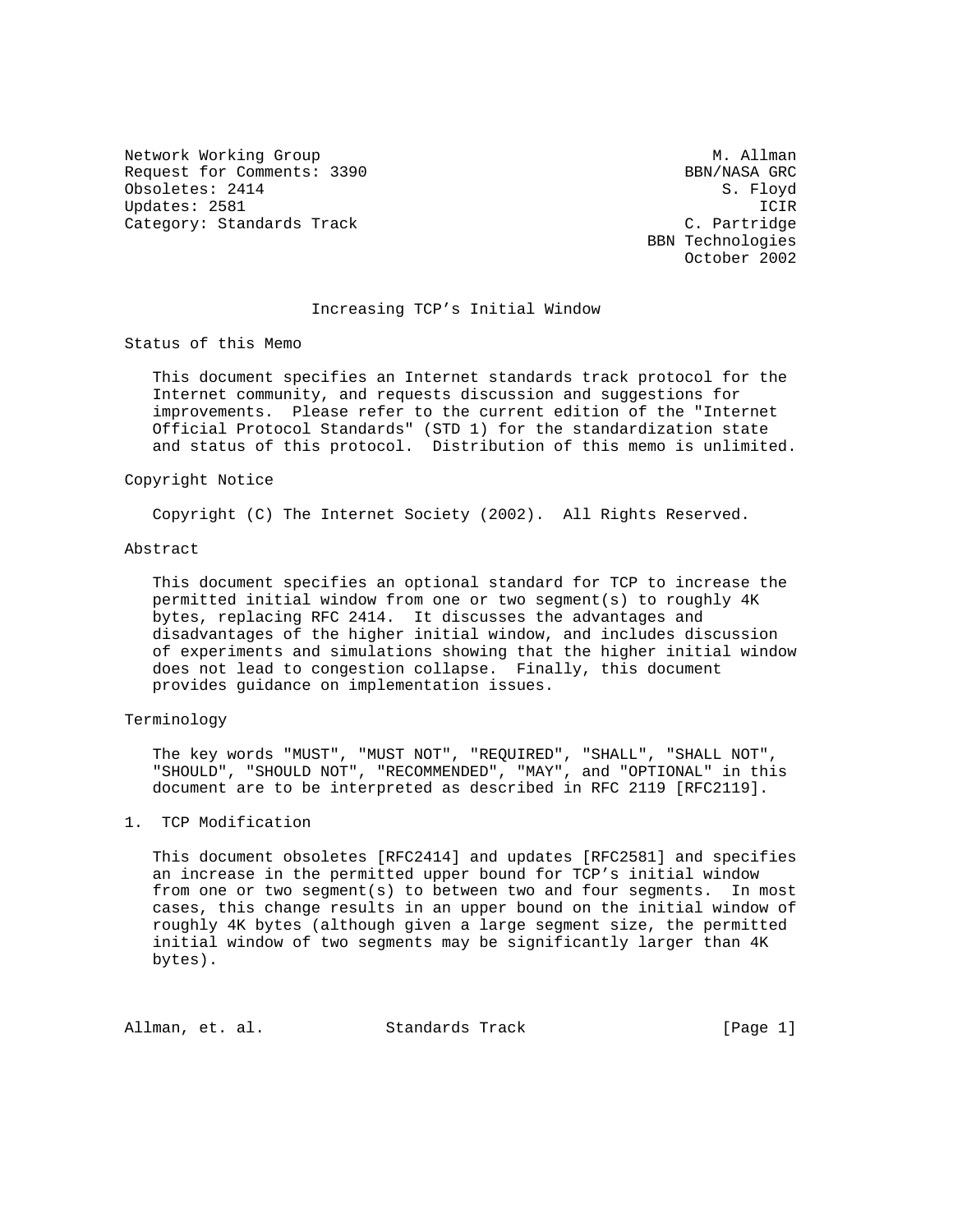The upper bound for the initial window is given more precisely in  $(1):$ 

min (4\*MSS, max (2\*MSS, 4380 bytes)) (1)

 Note: Sending a 1500 byte packet indicates a maximum segment size (MSS) of 1460 bytes (assuming no IP or TCP options). Therefore, limiting the initial window's MSS to 4380 bytes allows the sender to transmit three segments initially in the common case when using 1500 byte packets.

 Equivalently, the upper bound for the initial window size is based on the MSS, as follows:

If  $(MSS \leq 1095 \text{ bytes})$ then win  $\leq 4$  \* MSS; If (1095 bytes < MSS < 2190 bytes) then win  $\leq 4380$ ; If (2190 bytes <= MSS) then win  $\leq 2$  \* MSS;

 This increased initial window is optional: a TCP MAY start with a larger initial window. However, we expect that most general-purpose TCP implementations would choose to use the larger initial congestion window given in equation (1) above.

 This upper bound for the initial window size represents a change from RFC 2581 [RFC2581], which specified that the congestion window be initialized to one or two segments.

 This change applies to the initial window of the connection in the first round trip time (RTT) of data transmission following the TCP three-way handshake. Neither the SYN/ACK nor its acknowledgment (ACK) in the three-way handshake should increase the initial window size above that outlined in equation (1). If the SYN or SYN/ACK is lost, the initial window used by a sender after a correctly transmitted SYN MUST be one segment consisting of MSS bytes.

 TCP implementations use slow start in as many as three different ways: (1) to start a new connection (the initial window); (2) to restart transmission after a long idle period (the restart window); and (3) to restart transmission after a retransmit timeout (the loss window). The change specified in this document affects the value of the initial window. Optionally, a TCP MAY set the restart window to the minimum of the value used for the initial window and the current value of cwnd (in other words, using a larger value for the restart window should never increase the size of cwnd). These changes do NOT change the loss window, which must remain 1 segment of MSS bytes (to

Allman, et. al. Standards Track [Page 2]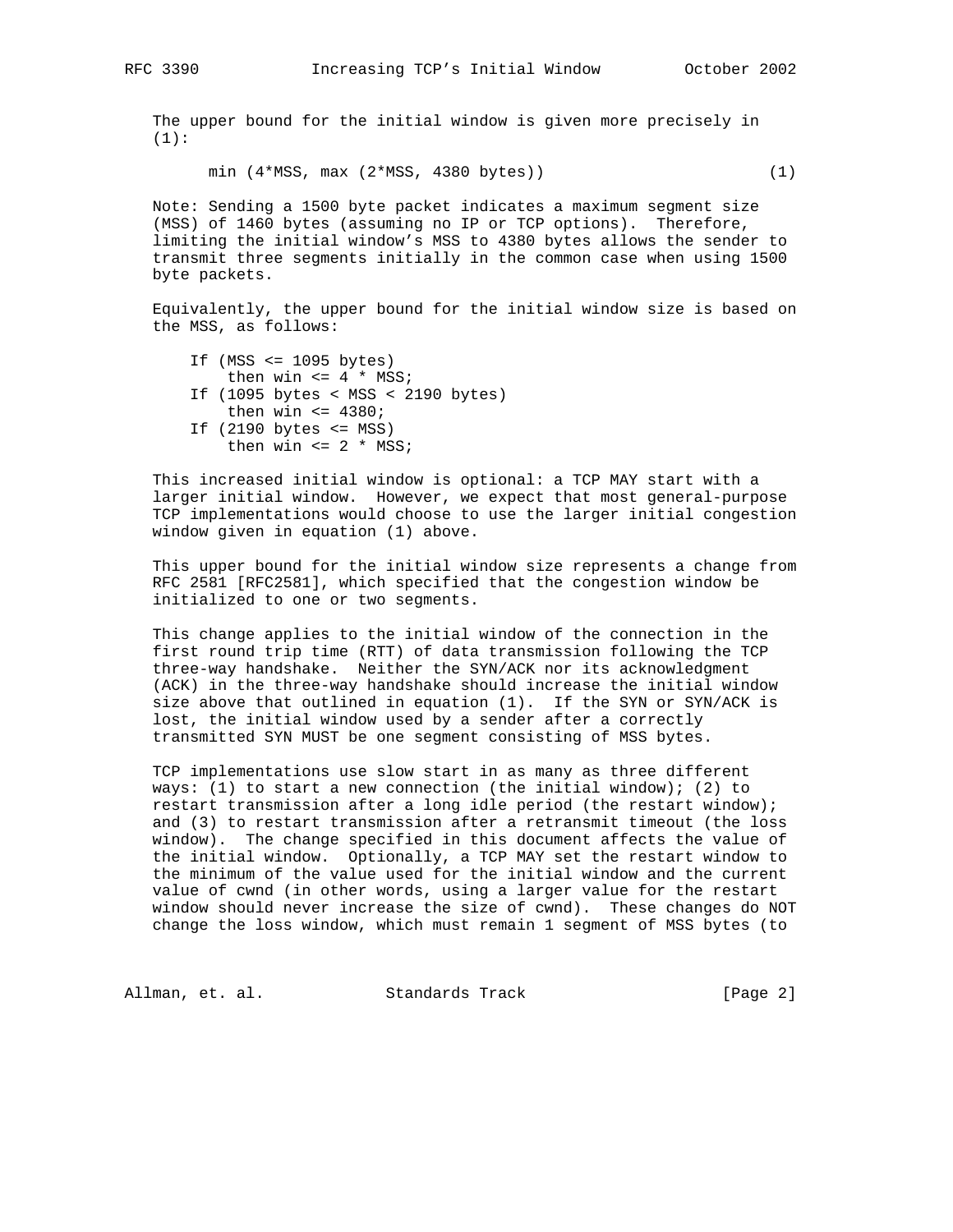permit the lowest possible window size in the case of severe congestion).

2. Implementation Issues

 When larger initial windows are implemented along with Path MTU Discovery [RFC1191], and the MSS being used is found to be too large, the congestion window 'cwnd' SHOULD be reduced to prevent large bursts of smaller segments. Specifically, 'cwnd' SHOULD be reduced by the ratio of the old segment size to the new segment size.

 When larger initial windows are implemented along with Path MTU Discovery [RFC1191], alternatives are to set the "Don't Fragment" (DF) bit in all segments in the initial window, or to set the "Don't Fragment" (DF) bit in one of the segments. It is an open question as to which of these two alternatives is best; we would hope that implementation experiences will shed light on this question. In the first case of setting the DF bit in all segments, if the initial packets are too large, then all of the initial packets will be dropped in the network. In the second case of setting the DF bit in only one segment, if the initial packets are too large, then all but one of the initial packets will be fragmented in the network. When the second case is followed, setting the DF bit in the last segment in the initial window provides the least chance for needless retransmissions when the initial segment size is found to be too large, because it minimizes the chances of duplicate ACKs triggering a Fast Retransmit. However, more attention needs to be paid to the interaction between larger initial windows and Path MTU Discovery.

 The larger initial window specified in this document is not intended as encouragement for web browsers to open multiple simultaneous TCP connections, all with large initial windows. When web browsers open simultaneous TCP connections to the same destination, they are working against TCP's congestion control mechanisms [FF99], regardless of the size of the initial window. Combining this behavior with larger initial windows further increases the unfairness to other traffic in the network. We suggest the use of HTTP/1.1 [RFC2068] (persistent TCP connections and pipelining) as a way to achieve better performance of web transfers.

- 3. Advantages of Larger Initial Windows
	- 1. When the initial window is one segment, a receiver employing delayed ACKs [RFC1122] is forced to wait for a timeout before generating an ACK. With an initial window of at least two segments, the receiver will generate an ACK after the second data segment arrives. This eliminates the wait on the timeout (often up to 200 msec, and possibly up to 500 msec [RFC1122]).

Allman, et. al. Standards Track [Page 3]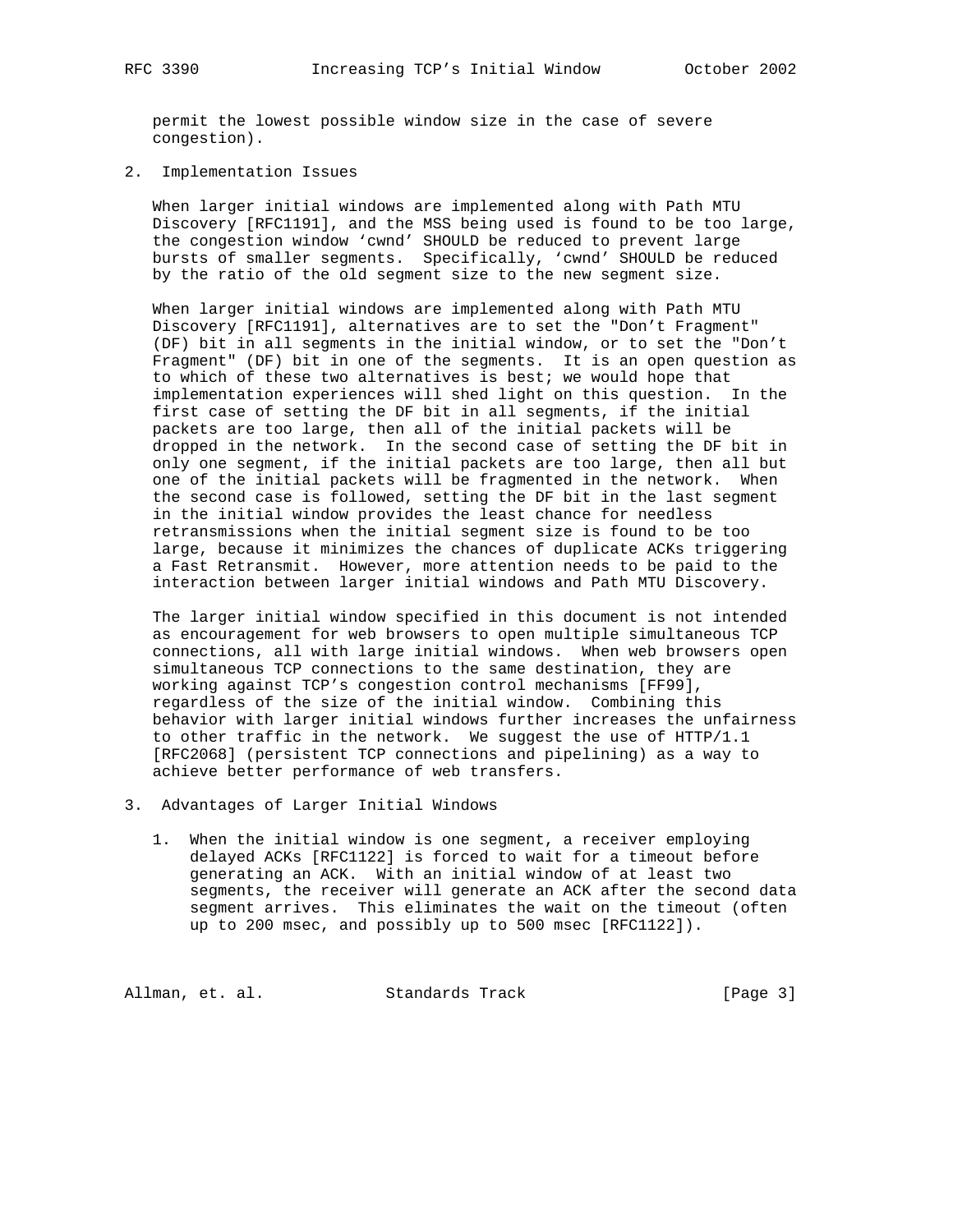- 2. For connections transmitting only a small amount of data, a larger initial window reduces the transmission time (assuming at most moderate segment drop rates). For many email (SMTP [Pos82]) and web page (HTTP [RFC1945, RFC2068]) transfers that are less than 4K bytes, the larger initial window would reduce the data transfer time to a single RTT.
- 3. For connections that will be able to use large congestion windows, this modification eliminates up to three RTTs and a delayed ACK timeout during the initial slow-start phase. This will be of particular benefit for high-bandwidth large propagation-delay TCP connections, such as those over satellite links.
- 4. Disadvantages of Larger Initial Windows for the Individual Connection

 In high-congestion environments, particularly for routers that have a bias against bursty traffic (as in the typical Drop Tail router queues), a TCP connection can sometimes be better off starting with an initial window of one segment. There are scenarios where a TCP connection slow-starting from an initial window of one segment might not have segments dropped, while a TCP connection starting with an initial window of four segments might experience unnecessary retransmits due to the inability of the router to handle small bursts. This could result in an unnecessary retransmit timeout. For a large-window connection that is able to recover without a retransmit timeout, this could result in an unnecessarily-early transition from the slow-start to the congestion-avoidance phase of the window increase algorithm. These premature segment drops are unlikely to occur in uncongested networks with sufficient buffering or in moderately-congested networks where the congested router uses active queue management (such as Random Early Detection [FJ93, RFC2309]).

 Some TCP connections will receive better performance with the larger initial window even if the burstiness of the initial window results in premature segment drops. This will be true if (1) the TCP connection recovers from the segment drop without a retransmit timeout, and (2) the TCP connection is ultimately limited to a small congestion window by either network congestion or by the receiver's advertised window.

5. Disadvantages of Larger Initial Windows for the Network

 In terms of the potential for congestion collapse, we consider two separate potential dangers for the network. The first danger would be a scenario where a large number of segments on congested links

Allman, et. al. Standards Track [Page 4]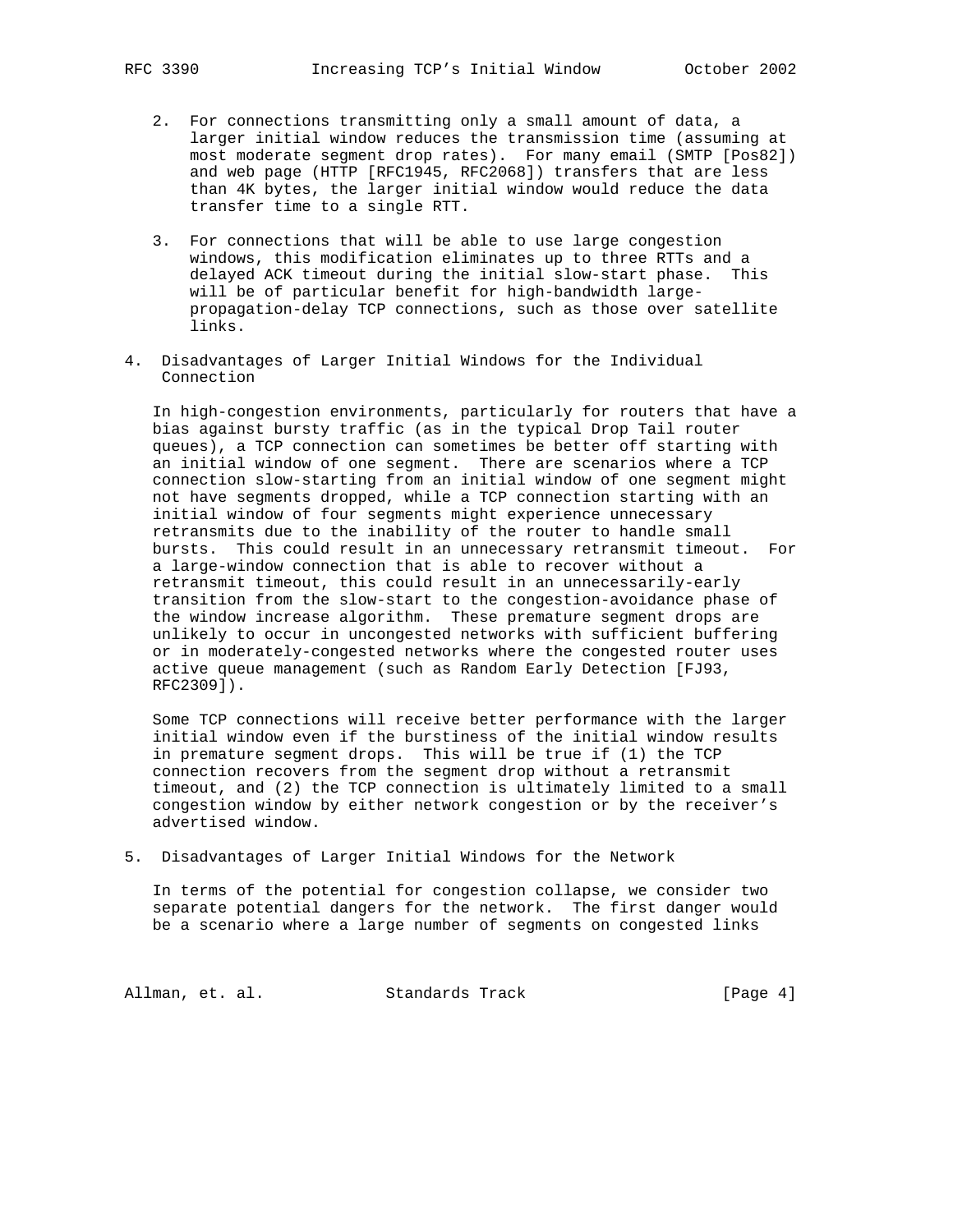were duplicate segments that had already been received at the receiver. The second danger would be a scenario where a large number of segments on congested links were segments that would be dropped later in the network before reaching their final destination.

 In terms of the negative effect on other traffic in the network, a potential disadvantage of larger initial windows would be that they increase the general packet drop rate in the network. We discuss these three issues below.

Duplicate segments:

 As described in the previous section, the larger initial window could occasionally result in a segment dropped from the initial window, when that segment might not have been dropped if the sender had slow-started from an initial window of one segment. However, Appendix A shows that even in this case, the larger initial window would not result in the transmission of a large number of duplicate segments.

Segments dropped later in the network:

 How much would the larger initial window for TCP increase the number of segments on congested links that would be dropped before reaching their final destination? This is a problem that can only occur for connections with multiple congested links, where some segments might use scarce bandwidth on the first congested link along the path, only to be dropped later along the path.

 First, many of the TCP connections will have only one congested link along the path. Segments dropped from these connections do not "waste" scarce bandwidth, and do not contribute to congestion collapse.

 However, some network paths will have multiple congested links, and segments dropped from the initial window could use scarce bandwidth along the earlier congested links before ultimately being dropped on subsequent congested links. To the extent that the drop rate is independent of the initial window used by TCP segments, the problem of congested links carrying segments that will be dropped before reaching their destination will be similar for TCP connections that start by sending four segments or one segment.

Allman, et. al. Standards Track [Page 5]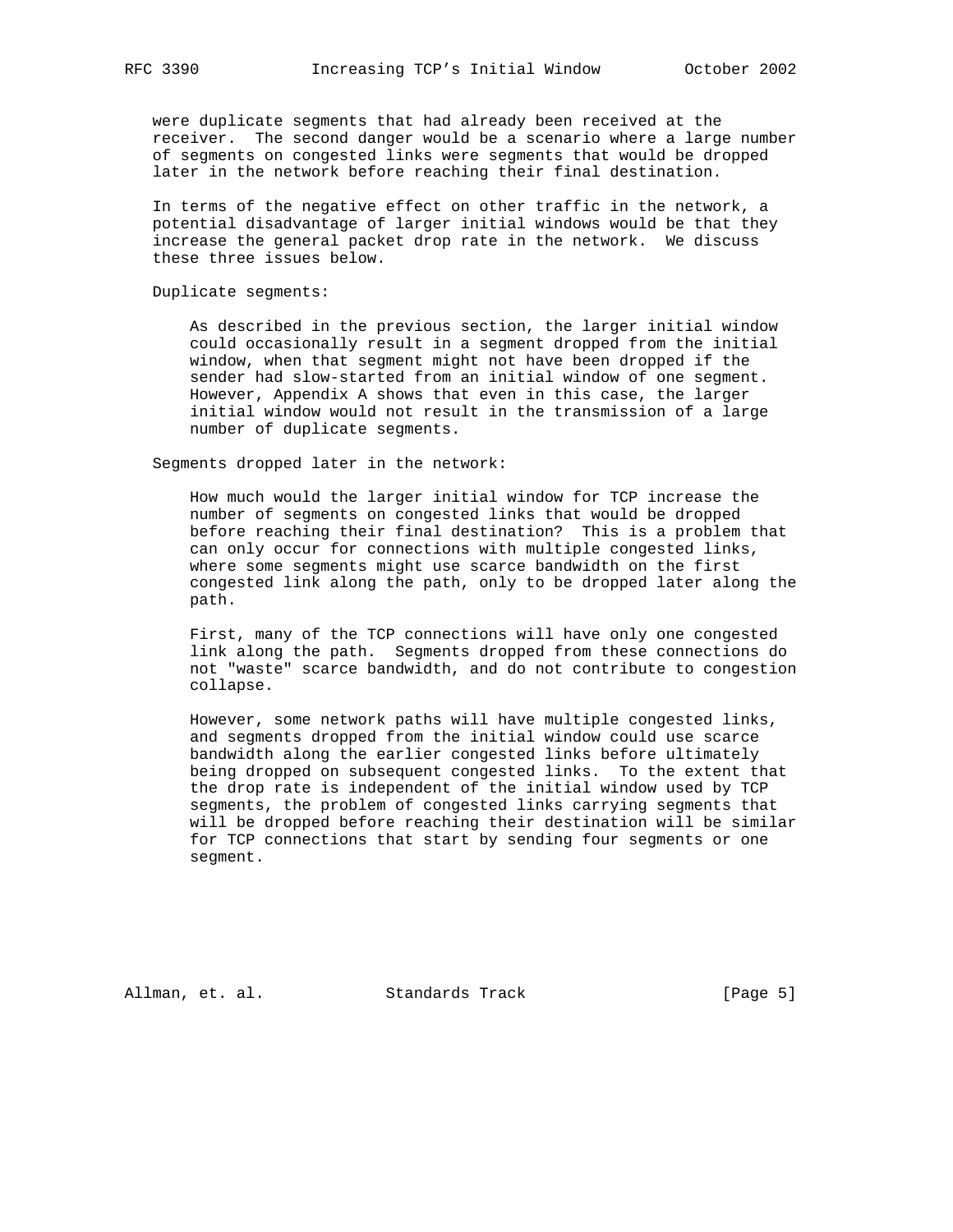# An increased packet drop rate:

 For a network with a high segment drop rate, increasing the TCP initial window could increase the segment drop rate even further. This is in part because routers with Drop Tail queue management have difficulties with bursty traffic in times of congestion. However, given uncorrelated arrivals for TCP connections, the larger TCP initial window should not significantly increase the segment drop rate. Simulation-based explorations of these issues are discussed in Section 7.2.

 These potential dangers for the network are explored in simulations and experiments described in the section below. Our judgment is that while there are dangers of congestion collapse in the current Internet (see [FF99] for a discussion of the dangers of congestion collapse from an increased deployment of UDP connections without end-to-end congestion control), there is no such danger to the network from increasing the TCP initial window to 4K bytes.

### 6. Interactions with the Retransmission Timer

 Using a larger initial burst of data can exacerbate existing problems with spurious retransmit timeouts on low-bandwidth paths, assuming the standard algorithm for determining the TCP retransmission timeout (RTO) [RFC2988]. The problem is that across low-bandwidth network paths on which the transmission time of a packet is a large portion of the round-trip time, the small packets used to establish a TCP connection do not seed the RTO estimator appropriately. When the first window of data packets is transmitted, the sender's retransmit timer could expire before the acknowledgments for those packets are received. As each acknowledgment arrives, the retransmit timer is generally reset. Thus, the retransmit timer will not expire as long as an acknowledgment arrives at least once a second, given the one second minimum on the RTO recommended in RFC 2988.

 For instance, consider a 9.6 Kbps link. The initial RTT measurement will be on the order of 67 msec, if we simply consider the transmission time of 2 packets (the SYN and SYN-ACK), each consisting of 40 bytes. Using the RTO estimator given in [RFC2988], this yields an initial RTO of 201 msec  $(67 + 4*(67/2))$ . However, we round the RTO to 1 second as specified in RFC 2988. Then assume we send an initial window of one or more 1500-byte packets (1460 data bytes plus overhead). Each packet will take on the order of 1.25 seconds to transmit. Therefore, the RTO will fire before the ACK for the first packet returns, causing a spurious timeout. In this case, a larger initial window of three or four packets exacerbates the problems caused by this spurious timeout.

Allman, et. al. Standards Track [Page 6]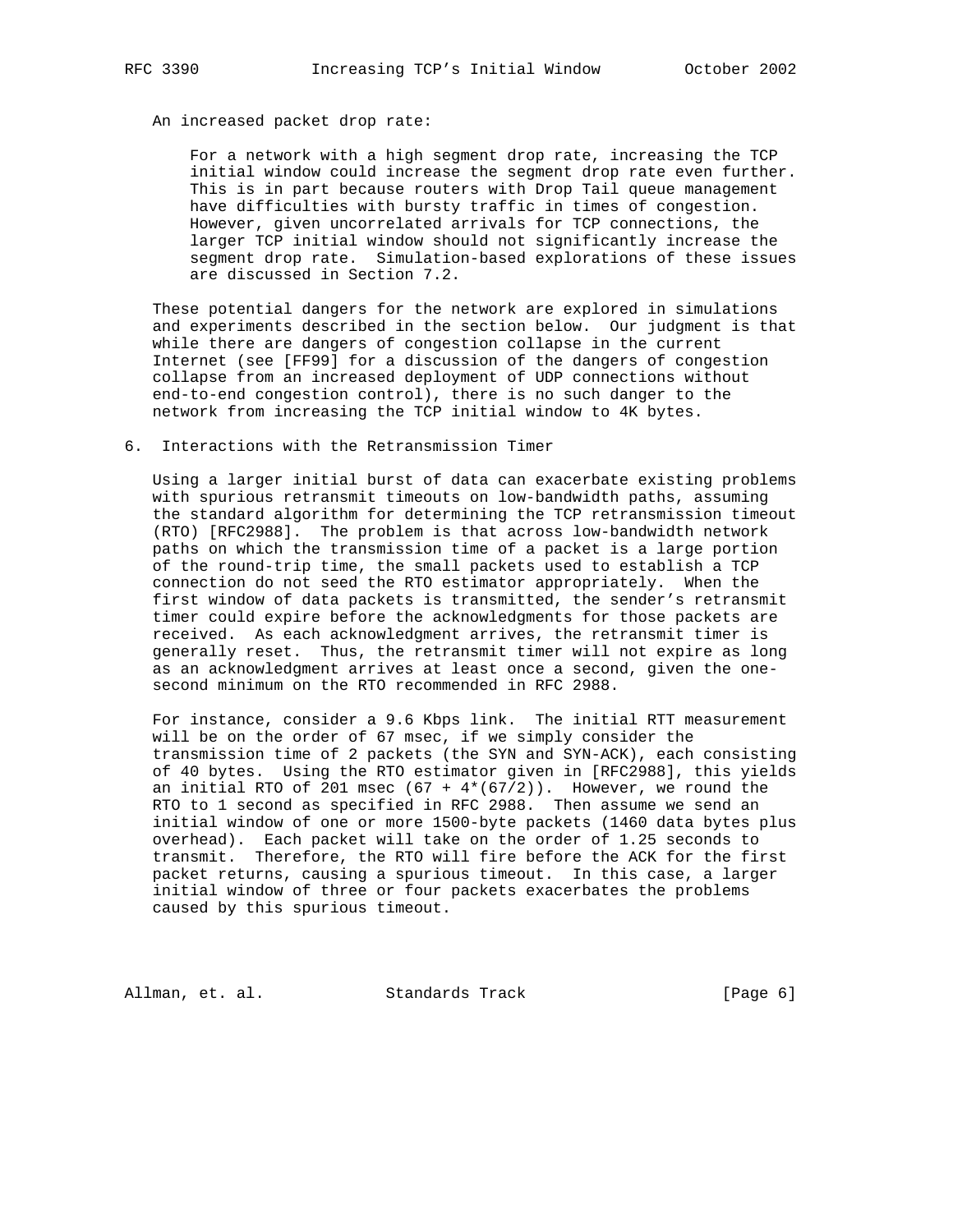One way to deal with this problem is to make the RTO algorithm more conservative. During the initial window of data, for instance, the RTO could be updated for each acknowledgment received. In addition, if the retransmit timer expires for some packet lost in the first window of data, we could leave the exponential-backoff of the retransmit timer engaged until at least one valid RTT measurement, that involves a data packet, is received.

 Another method would be to refrain from taking an RTT sample during connection establishment, leaving the default RTO in place until TCP takes a sample from a data segment and the corresponding ACK. While this method likely helps prevent spurious retransmits, it also may slow the data transfer down if loss occurs before the RTO is seeded. The use of limited transmit [RFC3042] to aid a TCP connection in recovering from loss using fast retransmit rather than the RTO timer mitigates the performance degradation caused by using the high default RTO during the initial window of data transmission.

 This specification leaves the decision about what to do (if anything) with regards to the RTO, when using a larger initial window, to the implementer. However, the RECOMMENDED approach is to refrain from sampling the RTT during the three-way handshake, keeping the default RTO in place until an RTT sample involving a data packet is taken. In addition, it is RECOMMENDED that TCPs use limited transmit [RFC3042].

7. Typical Levels of Burstiness for TCP Traffic.

 Larger TCP initial windows would not dramatically increase the burstiness of TCP traffic in the Internet today, because such traffic is already fairly bursty. Bursts of two and three segments are already typical of TCP [Flo97]; a delayed ACK (covering two previously unacknowledged segments) received during congestion avoidance causes the congestion window to slide and two segments to be sent. The same delayed ACK received during slow start causes the window to slide by two segments and then be incremented by one segment, resulting in a three-segment burst. While not necessarily typical, bursts of four and five segments for TCP are not rare. Assuming delayed ACKs, a single dropped ACK causes the subsequent ACK to cover four previously unacknowledged segments. During congestion avoidance this leads to a four-segment burst, and during slow start a five-segment burst is generated.

 There are also changes in progress that reduce the performance problems posed by moderate traffic bursts. One such change is the deployment of higher-speed links in some parts of the network, where a burst of 4K bytes can represent a small quantity of data. A second change, for routers with sufficient buffering, is the deployment of

Allman, et. al. Standards Track [Page 7]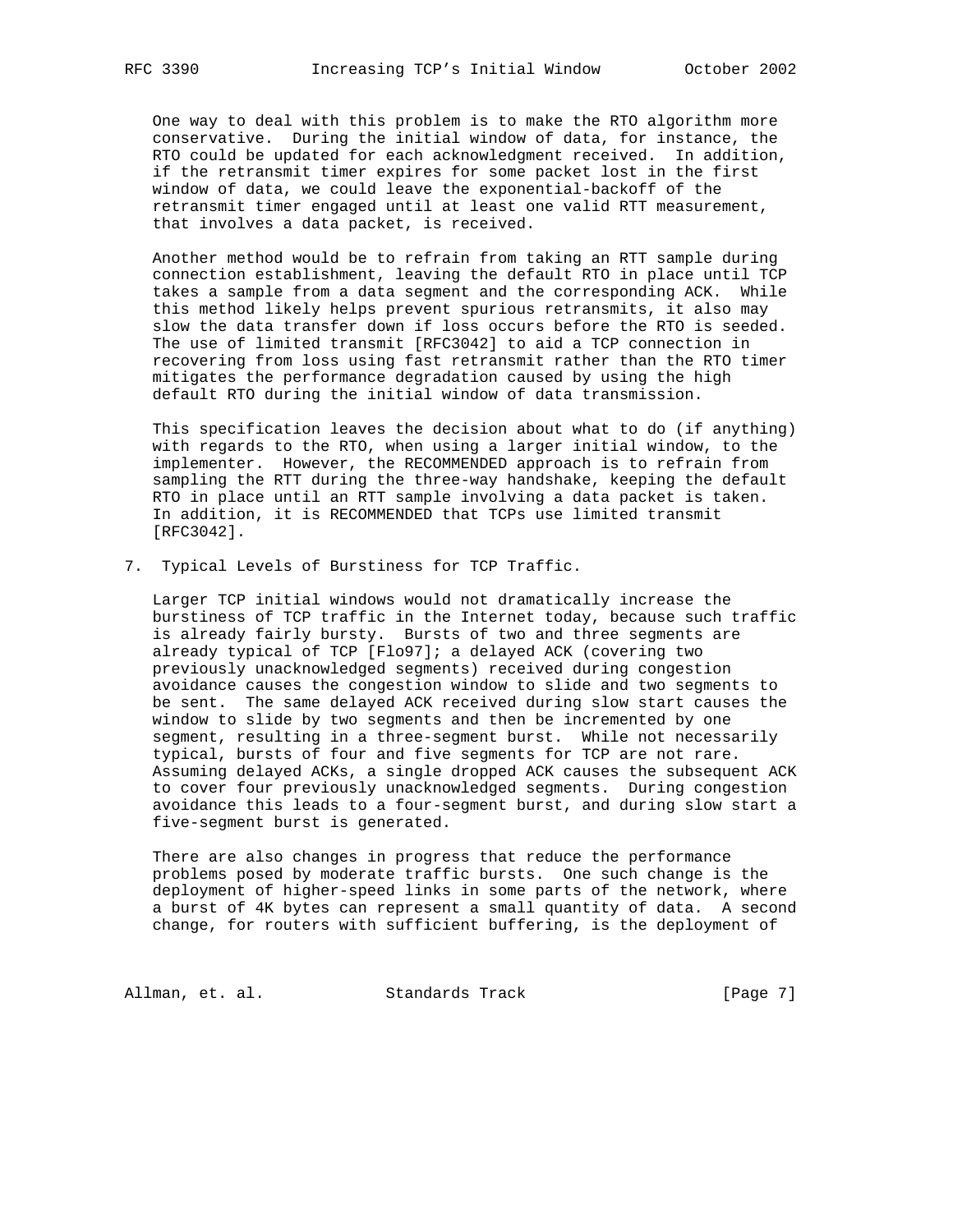queue management mechanisms such as RED, which is designed to be tolerant of transient traffic bursts.

- 8. Simulations and Experimental Results
- 8.1 Studies of TCP Connections using that Larger Initial Window

 This section surveys simulations and experiments that explore the effect of larger initial windows on TCP connections. The first set of experiments explores performance over satellite links. Larger initial windows have been shown to improve the performance of TCP connections over satellite channels [All97b]. In this study, an initial window of four segments (512 byte MSS) resulted in throughput improvements of up to 30% (depending upon transfer size). [KAGT98] shows that the use of larger initial windows results in a decrease in transfer time in HTTP tests over the ACTS satellite system. A study involving simulations of a large number of HTTP transactions over hybrid fiber coax (HFC) indicates that the use of larger initial windows decreases the time required to load WWW pages [Nic98].

 A second set of experiments explored TCP performance over dialup modem links. In experiments over a 28.8 bps dialup channel [All97a, AHO98], a four-segment initial window decreased the transfer time of a 16KB file by roughly 10%, with no accompanying increase in the drop rate. A simulation study [RFC2416] investigated the effects of using a larger initial window on a host connected by a slow modem link and a router with a 3 packet buffer. The study concluded that for the scenario investigated, the use of larger initial windows was not harmful to TCP performance.

 Finally, [All00] illustrates that the percentage of connections at a particular web server that experience loss in the initial window of data transmission increases with the size of the initial congestion window. However, the increase is in line with what would be expected from sending a larger burst into the network.

8.2 Studies of Networks using Larger Initial Windows

 This section surveys simulations and experiments investigating the impact of the larger window on other TCP connections sharing the path. Experiments in [All97a, AHO98] show that for 16 KB transfers to 100 Internet hosts, four-segment initial windows resulted in a small increase in the drop rate of 0.04 segments/transfer. While the drop rate increased slightly, the transfer time was reduced by roughly 25% for transfers using the four-segment (512 byte MSS) initial window when compared to an initial window of one segment.

Allman, et. al. Standards Track [Page 8]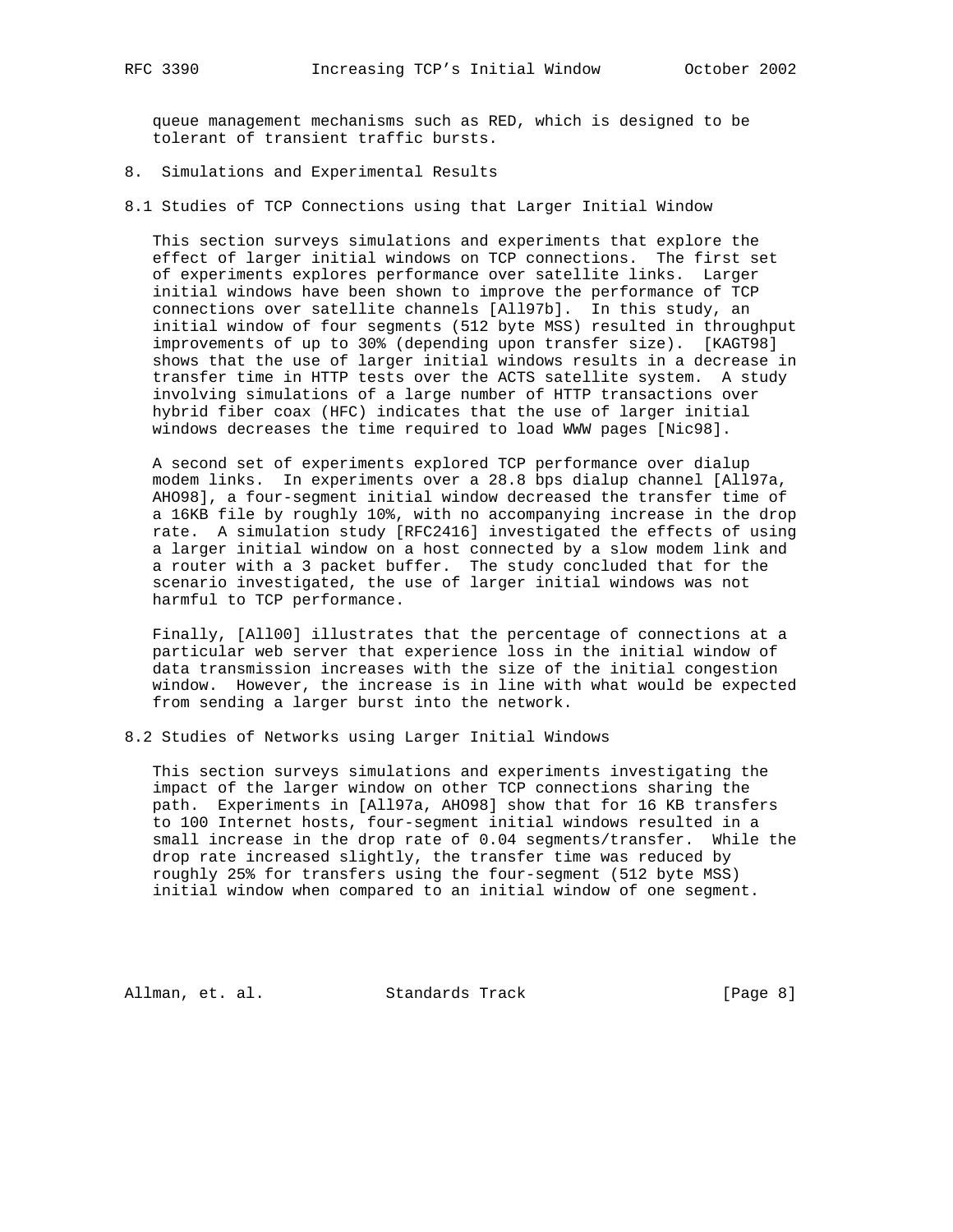A simulation study in [RFC2415] explores the impact of a larger initial window on competing network traffic. In this investigation, HTTP and FTP flows share a single congested gateway (where the number of HTTP and FTP flows varies from one simulation set to another). For each simulation set, the paper examines aggregate link utilization and packet drop rates, median web page delay, and network power for the FTP transfers. The larger initial window generally resulted in increased throughput, slightly-increased packet drop rates, and an increase in overall network power. With the exception of one scenario, the larger initial window resulted in an increase in the drop rate of less than 1% above the loss rate experienced when using a one-segment initial window; in this scenario, the drop rate increased from 3.5% with one-segment initial windows, to 4.5% with four-segment initial windows. The overall conclusions were that increasing the TCP initial window to three packets (or 4380 bytes) helps to improve perceived performance.

 Morris [Mor97] investigated larger initial windows in a highly congested network with transfers of 20K in size. The loss rate in networks where all TCP connections use an initial window of four segments is shown to be 1-2% greater than in a network where all connections use an initial window of one segment. This relationship held in scenarios where the loss rates with one-segment initial windows ranged from 1% to 11%. In addition, in networks where connections used an initial window of four segments, TCP connections spent more time waiting for the retransmit timer (RTO) to expire to resend a segment than was spent using an initial window of one segment. The time spent waiting for the RTO timer to expire represents idle time when no useful work was being accomplished for that connection. These results show that in a very congested environment, where each connection's share of the bottleneck bandwidth is close to one segment, using a larger initial window can cause a perceptible increase in both loss rates and retransmit timeouts.

9. Security Considerations

 This document discusses the initial congestion window permitted for TCP connections. Changing this value does not raise any known new security issues with TCP.

# 10. Conclusion

 This document specifies a small change to TCP that will likely be beneficial to short-lived TCP connections and those over links with long RTTs (saving several RTTs during the initial slow-start phase).

Allman, et. al. Standards Track [Page 9]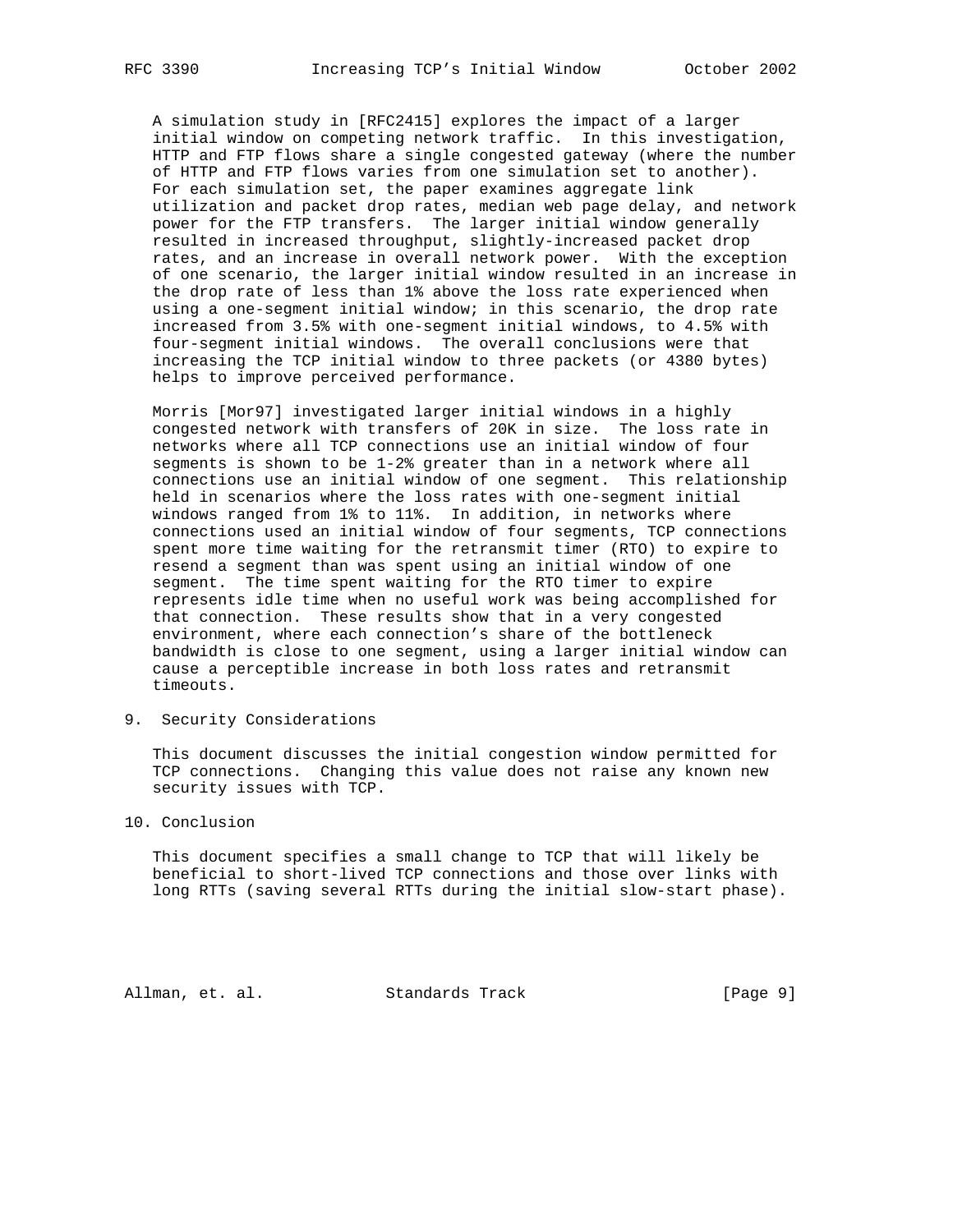## 11. Acknowledgments

 We would like to acknowledge Vern Paxson, Tim Shepard, members of the End-to-End-Interest Mailing List, and members of the IETF TCP Implementation Working Group for continuing discussions of these issues and for feedback on this document.

- 12. References
	- [AHO98] Mark Allman, Chris Hayes, and Shawn Ostermann, An Evaluation of TCP with Larger Initial Windows, March 1998. ACM Computer Communication Review, 28(3), July 1998. URL "http://roland.lerc.nasa.gov/˜mallman/papers/initwin.ps".
	- [All97a] Mark Allman. An Evaluation of TCP with Larger Initial Windows. 40th IETF Meeting -- TCP Implementations WG. December, 1997. Washington, DC.
	- [All97b] Mark Allman. Improving TCP Performance Over Satellite Channels. Master's thesis, Ohio University, June 1997.
	- [All00] Mark Allman. A Web Server's View of the Transport Layer. ACM Computer Communication Review, 30(5), October 2000.
	- [FF96] Fall, K., and Floyd, S., Simulation-based Comparisons of Tahoe, Reno, and SACK TCP. Computer Communication Review, 26(3), July 1996.
	- [FF99] Sally Floyd, Kevin Fall. Promoting the Use of End-to-End Congestion Control in the Internet. IEEE/ACM Transactions on Networking, August 1999. URL "http://www.icir.org/floyd/end2end-paper.html".
	- [FJ93] Floyd, S., and Jacobson, V., Random Early Detection gateways for Congestion Avoidance. IEEE/ACM Transactions on Networking, V.1 N.4, August 1993, p. 397-413.
	- [Flo94] Floyd, S., TCP and Explicit Congestion Notification. Computer Communication Review, 24(5):10-23, October 1994.
	- [Flo96] Floyd, S., Issues of TCP with SACK. Technical report, January 1996. Available from http://www nrg.ee.lbl.gov/floyd/.
	- [Flo97] Floyd, S., Increasing TCP's Initial Window. Viewgraphs, 40th IETF Meeting - TCP Implementations WG. December, 1997. URL "ftp://ftp.ee.lbl.gov/talks/sf-tcp-ietf97.ps".

Allman, et. al. Standards Track [Page 10]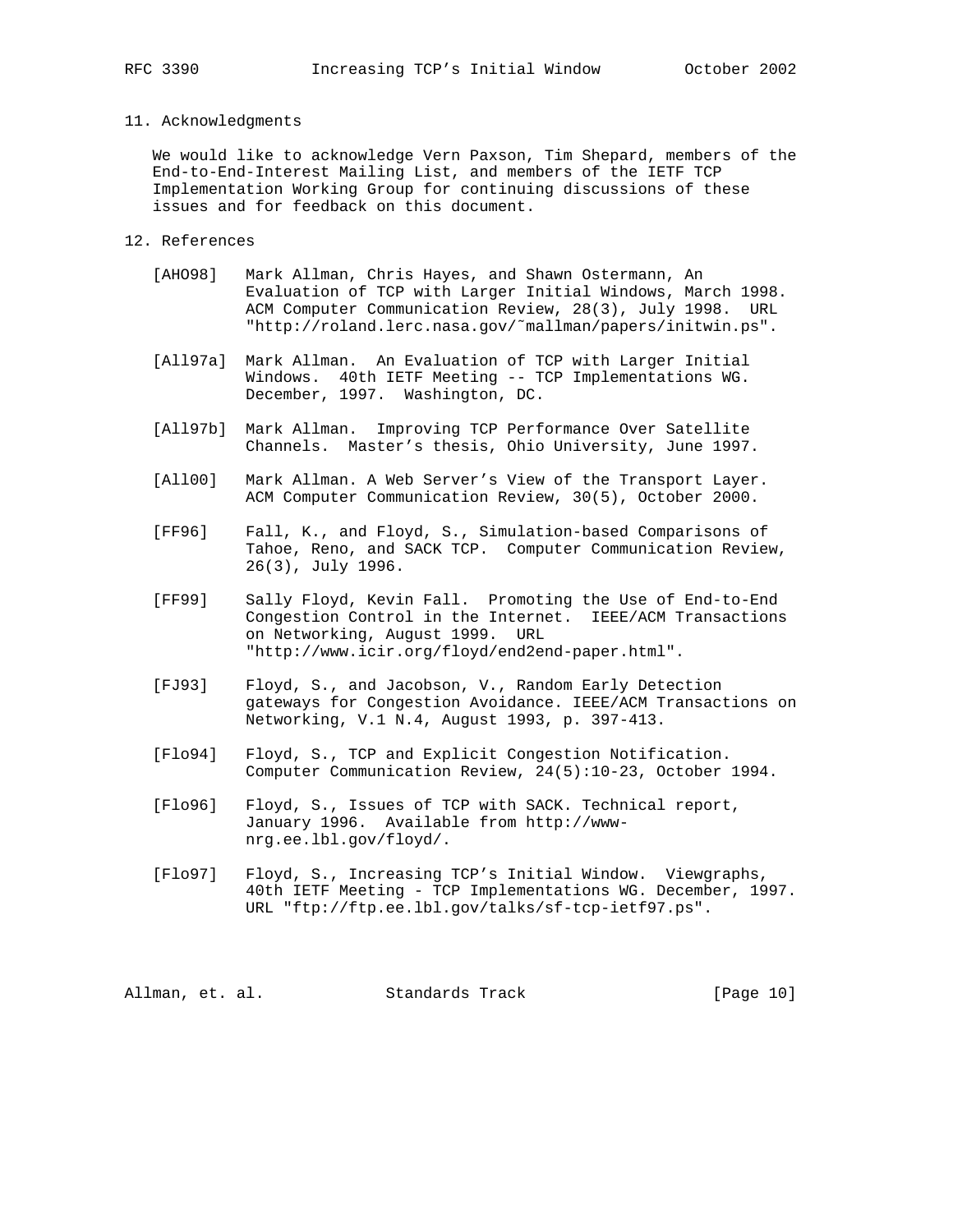- [KAGT98] Hans Kruse, Mark Allman, Jim Griner, Diepchi Tran. HTTP Page Transfer Rates Over Geo-Stationary Satellite Links. March 1998. Proceedings of the Sixth International Conference on Telecommunication Systems. URL "http://roland.lerc.nasa.gov/˜mallman/papers/nash98.ps".
- [Mor97] Robert Morris. Private communication, 1997. Cited for acknowledgement purposes only.
- [Nic98] Kathleen Nichols. Improving Network Simulation With Feedback, Proceedings of LCN 98, October 1998. URL "http://www.computer.org/proceedings/lcn/8810/8810toc.htm".
- [Pos82] Postel, J., "Simple Mail Transfer Protocol", STD 10, RFC 821, August 1982.
- [RFC1122] Braden, R., "Requirements for Internet Hosts -- Communication Layers", STD 3, RFC 1122, October 1989.
- [RFC1191] Mogul, J. and S. Deering, "Path MTU Discovery", RFC 1191, November 1990.
- [RFC1945] Berners-Lee, T., Fielding, R. and H. Nielsen, "Hypertext Transfer Protocol -- HTTP/1.0", RFC 1945, May 1996.
- [RFC2068] Fielding, R., Mogul, J., Gettys, J., Frystyk, H. and T. Berners-Lee, "Hypertext Transfer Protocol -- HTTP/1.1", RFC 2616, January 1997.
	- [RFC2119] Bradner, S., "Key words for use in RFCs to Indicate Requirement Levels", BCP 14, RFC 2119, March 1997.
	- [RFC2309] Braden, B., Clark, D., Crowcroft, J., Davie, B., Deering, S., Estrin, D., Floyd, S., Jacobson, V., Minshall, G., Partridge, C., Peterson, L., Ramakrishnan, K., Shenker, S., Wroclawski, J. and L. Zhang, "Recommendations on Queue Management and Congestion Avoidance in the Internet", RFC 2309, April 1998.
	- [RFC2414] Allman, M., Floyd, S. and C. Partridge, "Increasing TCP's Initial Window", RFC 2414, September 1998.
	- [RFC2415] Poduri, K. and K. Nichols, "Simulation Studies of Increased Initial TCP Window Size", RFC 2415, September 1998.
	- [RFC2416] Shepard, T. and C. Partridge, "When TCP Starts Up With Four Packets Into Only Three Buffers", RFC 2416, September 1998.

Allman, et. al. Standards Track [Page 11]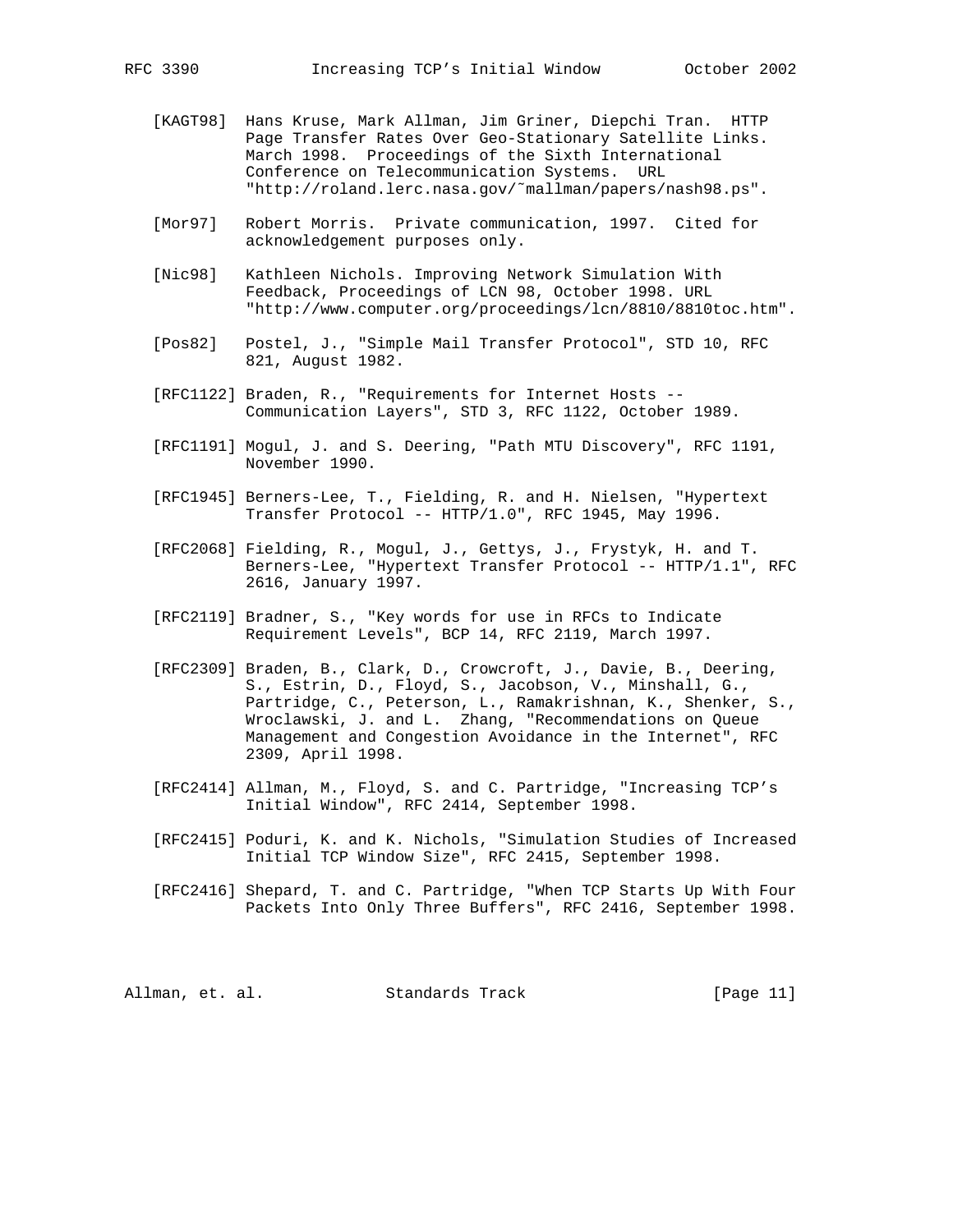- [RFC2581] Allman, M., Paxson, V. and W. Stevens, "TCP Congestion Control", RFC 2581, April 1999.
- [RFC2821] Klensin, J., "Simple Mail Transfer Protocol", RFC 2821, April 2001.
- [RFC2988] Paxson, V. and M. Allman, "Computing TCP's Retransmission Timer", RFC 2988, November 2000.
- [RFC3042] Allman, M., Balakrishnan, H. and S. Floyd, "Enhancing TCP's Loss Recovery Using Limited Transmit", RFC 3042, January 2001.
- [RFC3168] Ramakrishnan, K.K., Floyd, S. and D. Black, "The Addition of Explicit Congestion Notification (ECN) to IP", RFC 3168, September 2001.

Allman, et. al. Standards Track [Page 12]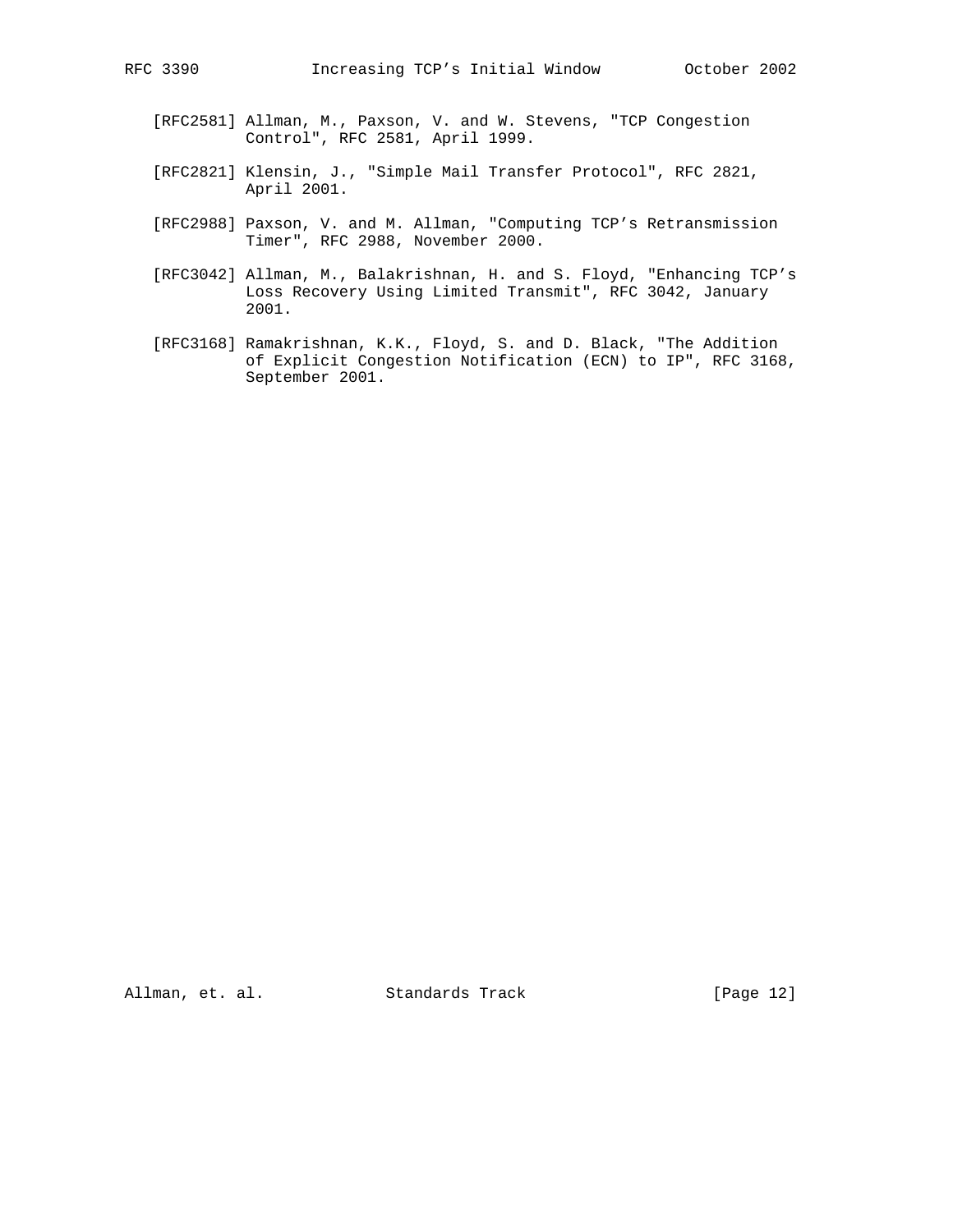# Appendix A - Duplicate Segments

 In the current environment (without Explicit Congestion Notification [Flo94] [RFC2481]), all TCPs use segment drops as indications from the network about the limits of available bandwidth. We argue here that the change to a larger initial window should not result in the sender retransmitting a large number of duplicate segments that have already arrived at the receiver.

 If one segment is dropped from the initial window, there are three different ways for TCP to recover: (1) Slow-starting from a window of one segment, as is done after a retransmit timeout, or after Fast Retransmit in Tahoe TCP; (2) Fast Recovery without selective acknowledgments (SACK), as is done after three duplicate ACKs in Reno TCP; and (3) Fast Recovery with SACK, for TCP where both the sender and the receiver support the SACK option [MMFR96]. In all three cases, if a single segment is dropped from the initial window, no duplicate segments (i.e., segments that have already been received at the receiver) are transmitted. Note that for a TCP sending four 512-byte segments in the initial window, a single segment drop will not require a retransmit timeout, but can be recovered by using the Fast Retransmit algorithm (unless the retransmit timer expires prematurely). In addition, a single segment dropped from an initial window of three segments might be repaired using the fast retransmit algorithm, depending on which segment is dropped and whether or not delayed ACKs are used. For example, dropping the first segment of a three segment initial window will always require waiting for a timeout, in the absence of Limited Transmit [RFC3042]. However, dropping the third segment will always allow recovery via the fast retransmit algorithm, as long as no ACKs are lost.

 Next we consider scenarios where the initial window contains two to four segments, and at least two of those segments are dropped. If all segments in the initial window are dropped, then clearly no duplicate segments are retransmitted, as the receiver has not yet received any segments. (It is still a possibility that these dropped segments used scarce bandwidth on the way to their drop point; this issue was discussed in Section 5.)

 When two segments are dropped from an initial window of three segments, the sender will only send a duplicate segment if the first two of the three segments were dropped, and the sender does not receive a packet with the SACK option acknowledging the third segment.

 When two segments are dropped from an initial window of four segments, an examination of the six possible scenarios (which we don't go through here) shows that, depending on the position of the

Allman, et. al. Standards Track [Page 13]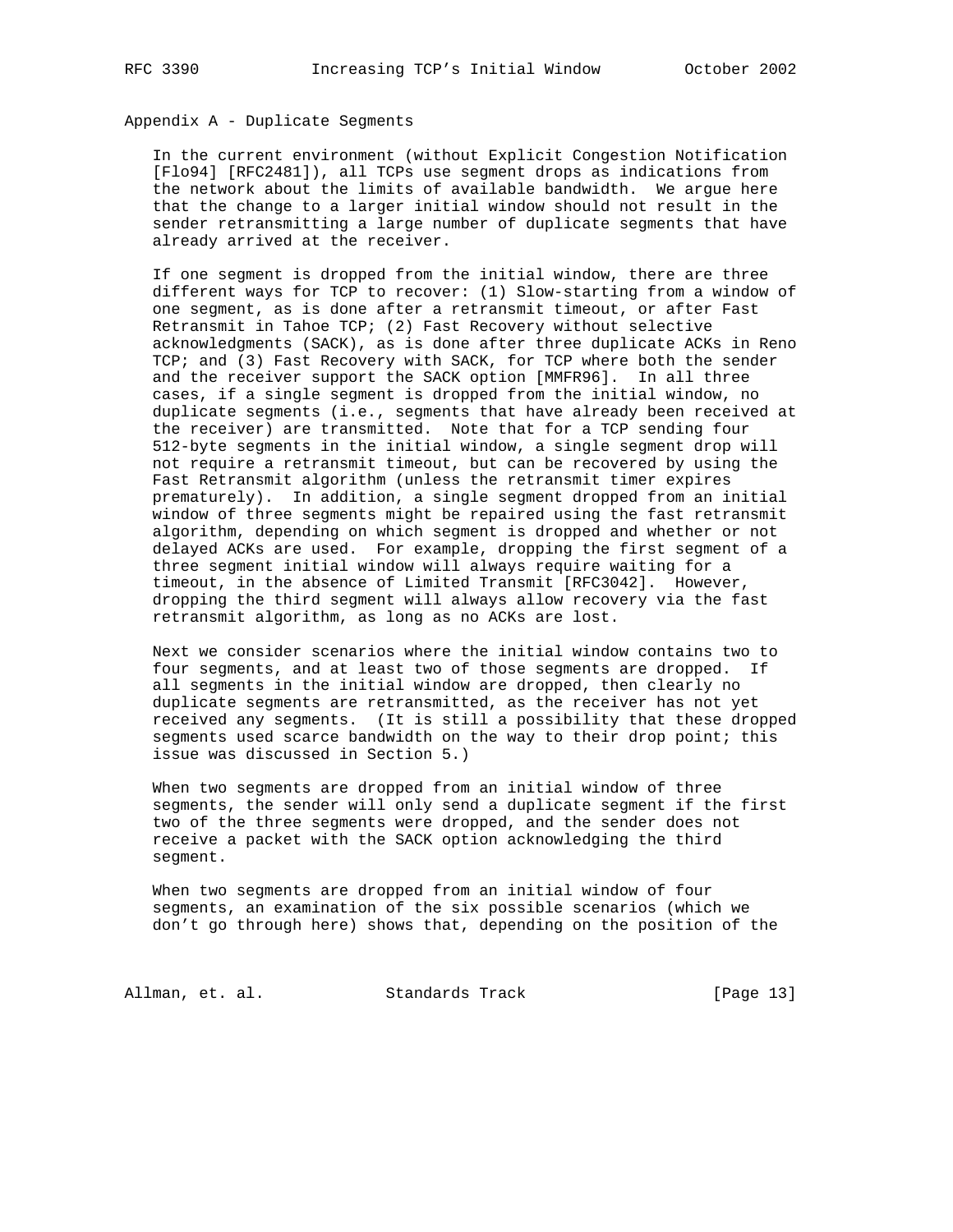dropped packets, in the absence of SACK the sender might send one duplicate segment. There are no scenarios in which the sender sends two duplicate segments.

 When three segments are dropped from an initial window of four segments, then, in the absence of SACK, it is possible that one duplicate segment will be sent, depending on the position of the dropped segments.

 The summary is that in the absence of SACK, there are some scenarios with multiple segment drops from the initial window where one duplicate segment will be transmitted. There are no scenarios in which more than one duplicate segment will be transmitted. Our conclusion is than the number of duplicate segments transmitted as a result of a larger initial window should be small.

Author's Addresses

 Mark Allman BBN Technologies/NASA Glenn Research Center 21000 Brookpark Rd MS 54-5 Cleveland, OH 44135 EMail: mallman@bbn.com http://roland.lerc.nasa.gov/˜mallman/

 Sally Floyd ICSI Center for Internet Research 1947 Center St, Suite 600 Berkeley, CA 94704 Phone: +1 (510) 666-2989 EMail: floyd@icir.org http://www.icir.org/floyd/

 Craig Partridge BBN Technologies 10 Moulton St Cambridge, MA 02138 EMail: craig@bbn.com

Allman, et. al. Standards Track [Page 14]